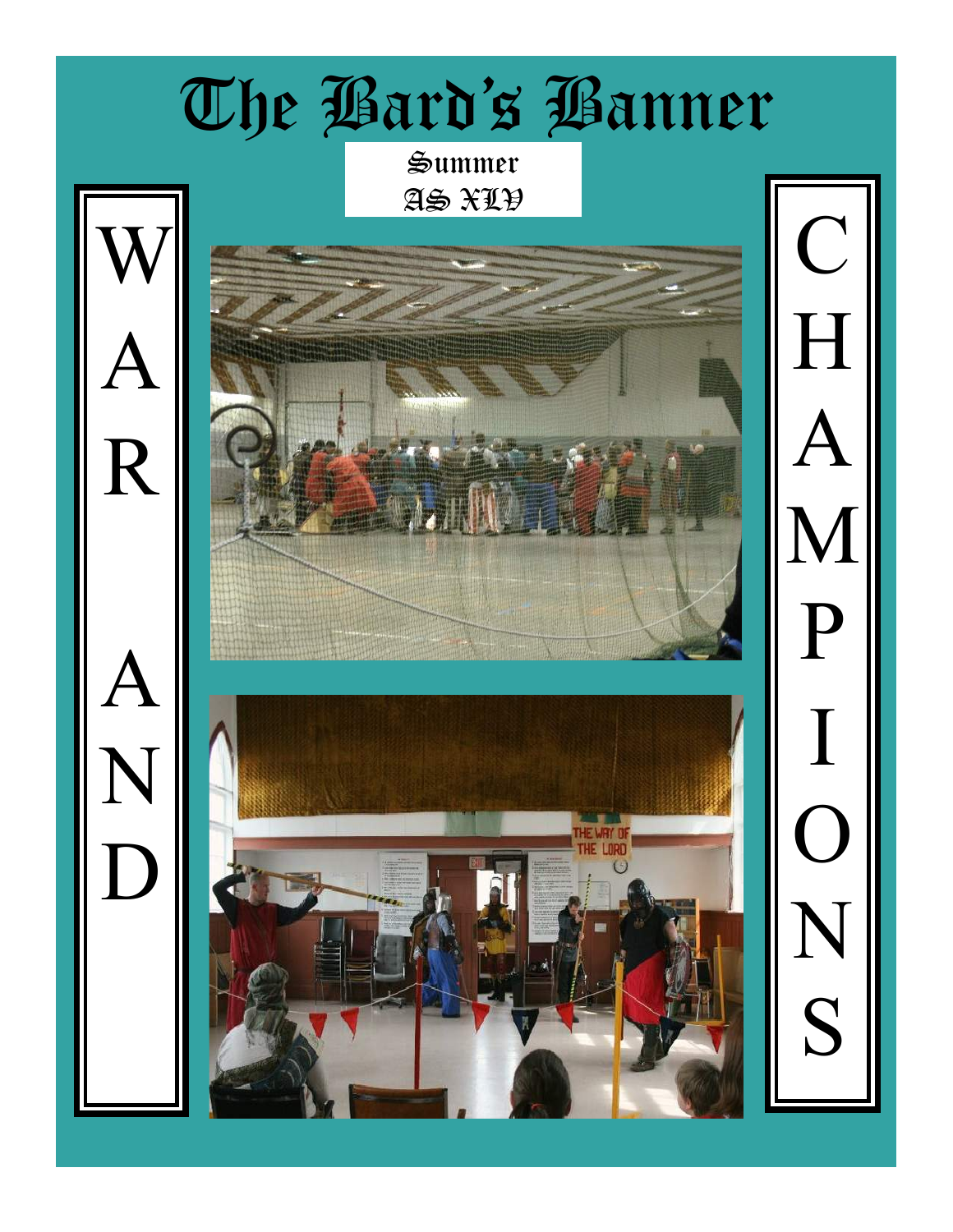# The Bard's Banner; Volume 1, Issue 4 Summer AS XLV (2010)

#### Tir Banno g Of ficers

Seneschal: HL Tewl Gover (Douglas Jeffery); [cardinal@bulkley.net](mailto:cardinal@bulkley.net) (250-846-5290)

Deputy Seneschal: HL Betha of Dawlish (Cyndy Jeffery); [cardinal@bulkley.net](mailto:cardinal@bulkley.net) (250-846-5290)

Exchequer: Lord Piers Lakewood (Kevin Miller); [kjc3mill@telus.net](mailto:kj2mill@lakescom.net)

Herald: Lady Alys Lakewood (Jennifer Miller); [kjc3mill@telus.net](mailto:kjc3mill@telus.net)

Chronicler: Lord Piers Lakewood (Kevin Miller); [kjc3mill@telus.net](mailto:kj2mill@lakescom.net)

Rapier Branch Marshall: HL Liam Dughlus (Will Sutherland); [willstavern@hotmail.com](mailto:willstavern@hotmail.com)

Master of Stables: Lord Sigehere (Troy Reitsma)

A&S Officer: Lady Serena Duran de Paz (Leigh St. Jean)

Archery Officer: Lord Madyn Vach (Randy St. Jean)

### Table of Contents

| Welcome!               | pg. 3 |
|------------------------|-------|
| Winter War             | pq. 3 |
| Penquin Crusade        | pg. 5 |
| May Champions          | pg. 7 |
| Cae Mor's SCA Day      | pg. 9 |
| <b>Upcoming Events</b> | pg.10 |

The Bard's Banner is published (hopefully) 4 times per year, on a seasonal schedule. It is a publication of the Shire of Tir Bannog, in the Principality of Tir Righ, Kingdom of An Tir, of the Society for Creative Anachronism, Inc. It is not a corporate publication of the SCA, nor does it delineate SCA policy.

Copyright 2010 Society for Creative Anachronism, Inc

This publication shall recognize those that submit articles, photos, etc. You won't be paid for your submission, but you will have the thanks of myself and our readers.

If you find you need to contact me over something herein, please send an email to: [kjc3mill@telus.net](mailto:kj2mill@lakescom.net)

Lastly, this publication is meant for the enjoyment of all; share it amongst yourselves and your friends. At the end of the day, if I've made someone smile, I've done my job.

-Piers Lakewood (Kevin Miller)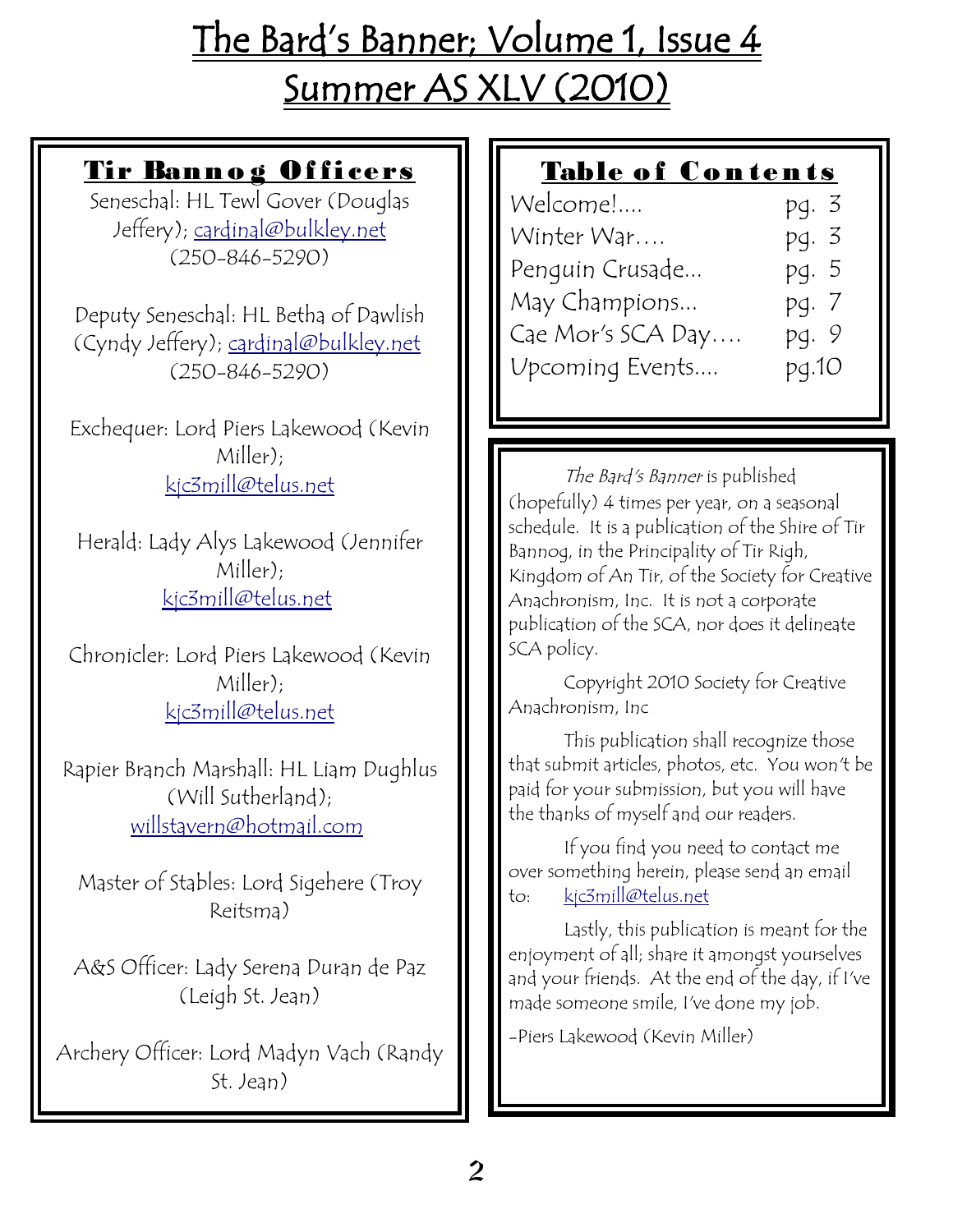#### Welc ome!



Well, here we are again, my learned readers, gathered together for another edition of the Bard's Banner. happenings in the lands of Tir Bannog and our neighbors.

Our travels have taken us far since spring, from the northern peaks of Cae Mor to the eastern lands of Borealis, and a few stops in between. My Lady and I attended our first Winter War this year, then joined the caravans to the Penguin Crusade, and finally journeyed to Cold Keep to take part in their tournament of Champions. All in all, it was a busy three months.

In addition, the erudite Wlfryd of Leedes brings us coverage of Cae Mor's SCA Day, held in June at Mt.. Elizabeth Secondary School. Photos of the event were kindly taken by Sally Sousa. Also a thank you to Lady Medb for the photographs that grace the article on Cold Keep's May Champions event.

As ever, if you wish to include something of interest in this, our newsletter, please feel free to contact me at [kjc3mill@telus.net](mailto:kj2mill@lakescom.net)

-Piers Lakewood, Editor

## Winter War!

In the midst of April Lady Alys and myself arranged care for our hounds, packed the carriage, harnessed up the horses and set off to the eastern lands of Borealis. For years we had heard that the Winter War held there was an event not to be missed, and we finally made time for ourselves to go.

Number 4, to be precise, which marks a year's worth of made previous arrangements to stay. A few minutes to So it was that on the 16<sup>th</sup> day of April we set forth to travel over the treacherous mountain passes that led to the lands of Avacal, and Winter War. The day itself seemed made for travel; not terribly warm or cold, and the sun enough to enjoy but not too bright to be dazzled by. We took a few breaks along the way, stopped to visit some kinfolk, and it was nearing midnight when we pulled into the inn where we had complete the paperwork and make sure the horses were cared for, and Lady Alys and I retired to our room for some needed sleep.

> The next morning we awoke early, gathered our fighting gear, and headed out through the town to the site where Winter War was to be held. After signing in we found ourselves in Merchant's Row, idly looking at the wonderful crafts and items on display. Everything from clothing to books, weaponry, furs and jewelry were available to barter for or purchase.



(some of the fine jewelry on display in Merchant's Row)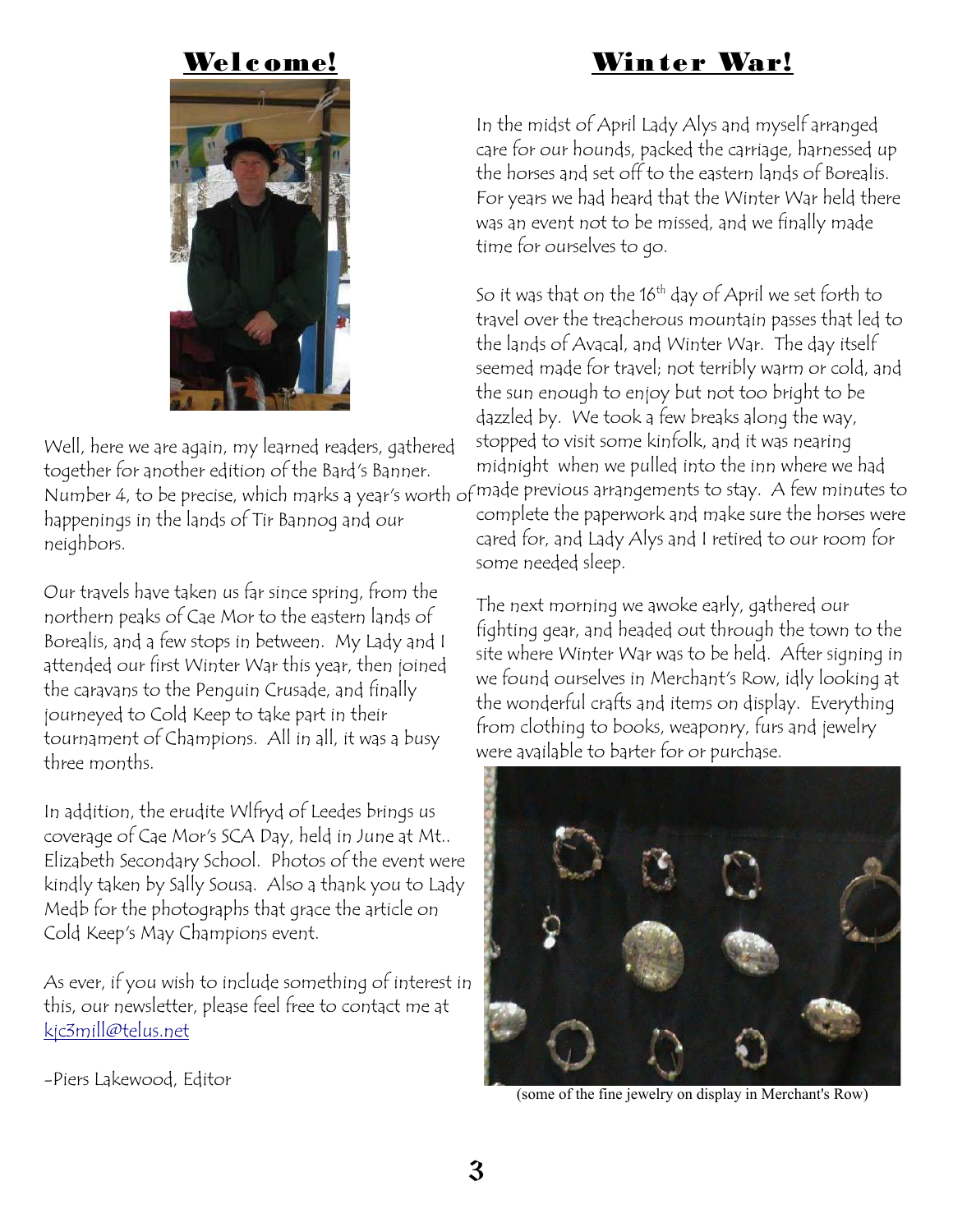Searching through the crowds we found our two compatriots who had arrived the night before, Liam and Faelan. After getting an update from them, we followed Liam in his trails as he renewed old acquaintances and introduced us to more rapier fighters than we could hope to remember!

After watching a short cut & thrust demo, the Rapier fighters geared up and passed through the netting that protected the merchants and the bystanders from the combatants, ready for war. Inspections done with, and the two sides separated (Borealis and the "Rest of the World"), the MIC informed us of the War's format: 5 scenarios, to be fought twice, with the side winning the majority of them earning the War Point for their side.



(Both sides cautiously advance across the indoor field...)

From bridge battling to out and out Regicide, all five scenarios were fought with dedication, chivalry and honour. In the end, though, the big guns (literally!) of Borealis and the slight advantage in numbers took their toll on the World, and Borealis took the home field advantage and the War Point from Rapier.



(HL Faelan (center) salutes his opponents)

After war, we cleared away our equipment and sat back to watch the Heavies take to the field. Faelan had travelled even farther than us (from the remoteness of Cae Mor), and now was his chance to fight for honour and glory (whilst we cheered him on!).

The Heavies also fought their way through a set of progressive scenarios to determine the winner of the coveted War Point. However, despite the efforts of both sides, this portion of the War ended up a draw.



(Outnumbered, the Rest of the World try to stand firm.)



(The World's front line defends their archery crews)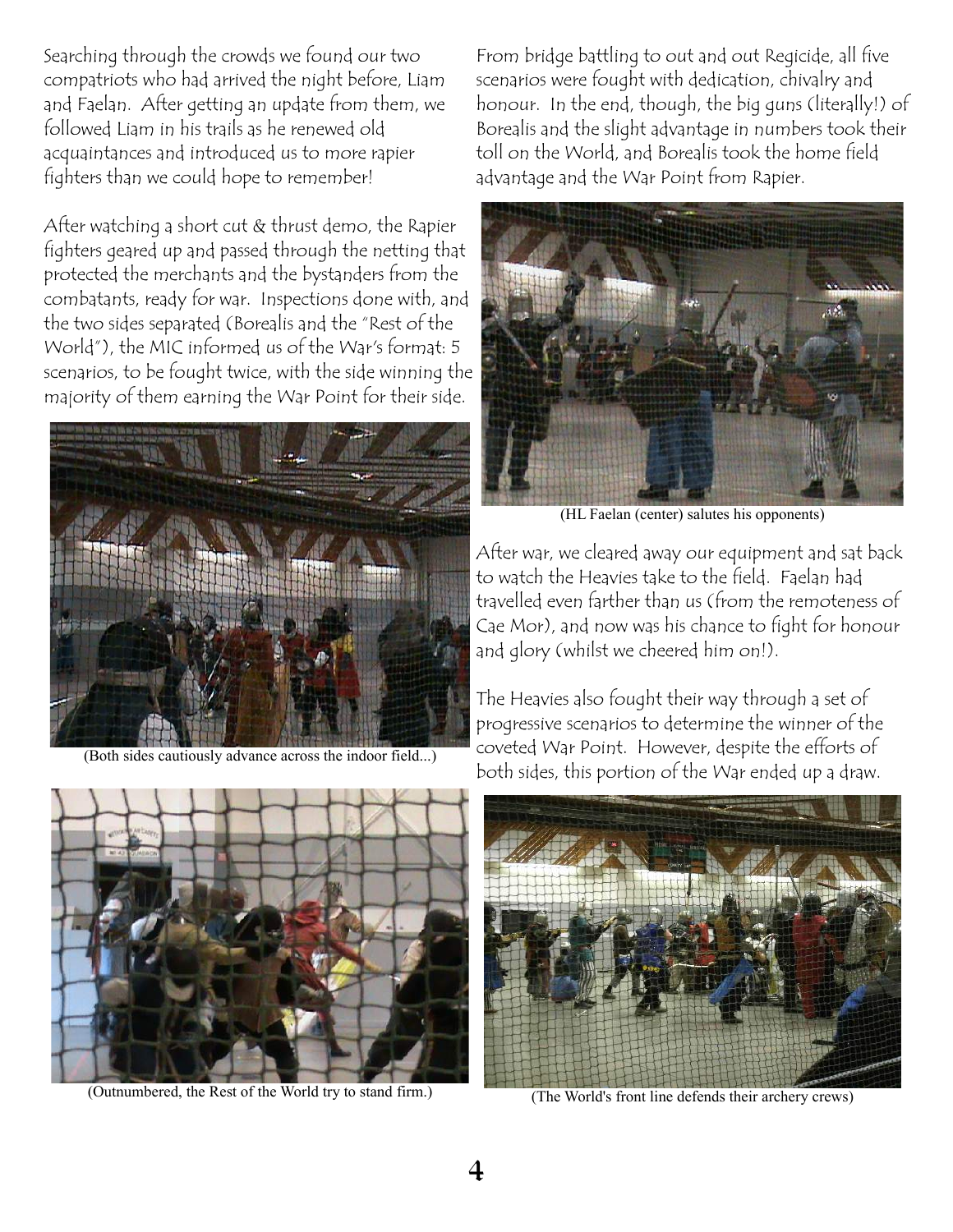out to grab ourselves a meal (it being long past the midday). We found a cozy eatery and proceeded to relax and unwind from the rigors of combat.



(from the left: Castra, Tomas, Liam and Piers, off to find lunch...)

After finishing lunch, the rest of "the crew" sauntered back to the war site, while Alys and I made our way back to the inn (but not before milady had made a purchase or two from the merchants) to freshen up and relax a bit before Court.

Saturday evening the group of us clustered around a small table near the back of the hall as Court was brought into session. We listened politely as awards were given out, largesse was presented, and thank yous were made to those who helped run this event. Finally, Court came around to that which held all of our interest: the War Points. As recounted earlier, the Rapier War had gone Borealis' way, and the Heavy War resolved nothing. As the other points were tallied out it became clear that for the first time ever, Winter War join the caravan of travelers heading north then southwas a Tie!

We stayed around and visited after Court was finished, sharing in stories and laughter until the night grew late. speed in getting to Cae Mor. Having settled into our Then it was off to our inn again to find some sleep before heading out the next morning...

Sunday morning we stopped by the hall one last time, to say our goodbyes and gather up Castra. We made room for her stowage, climbed aboard our carriage one night's sleep.

With the War being finished for the day a few of us set more and left for home. As a side note to our travels, on our way through the mountain passes we were stopped for a time by an avalanche, a reminder from Mother Nature that while we were done with Winter War, Winter itself was not quite done warring with us!

> Fortunately, the pass was cleared in a few hours time (we were only stopped for a quarter of that) and we were able to drop Castra off at home, and wend our weary way towards Tir Bannog and Lakewood Manor. We arrived the following day, road weary, elated to be home, but filled with many great memories of the battles and the wonderfully friendly people at Winter War, and made a note then and there to set out that way again next year...

# Penguin Crusade!



(The penguins, "with spears," on the march. Photo by Lady Medb)

Not two weeks after arriving home from Winter War, our gear was packed and we were venturing forth to west to Cae Mor, and their annual Penguin Crusade!

We left the afternoon of April 30<sup>th</sup>, and made good room, we ventured out to the Tavern to visit with old friends and share a few tales of past exploits. The night passed swiftly and the drink flowed merrily until the rigors of the day's travels finally hit Alys and I, and we said our goodbyes and went off in search of a good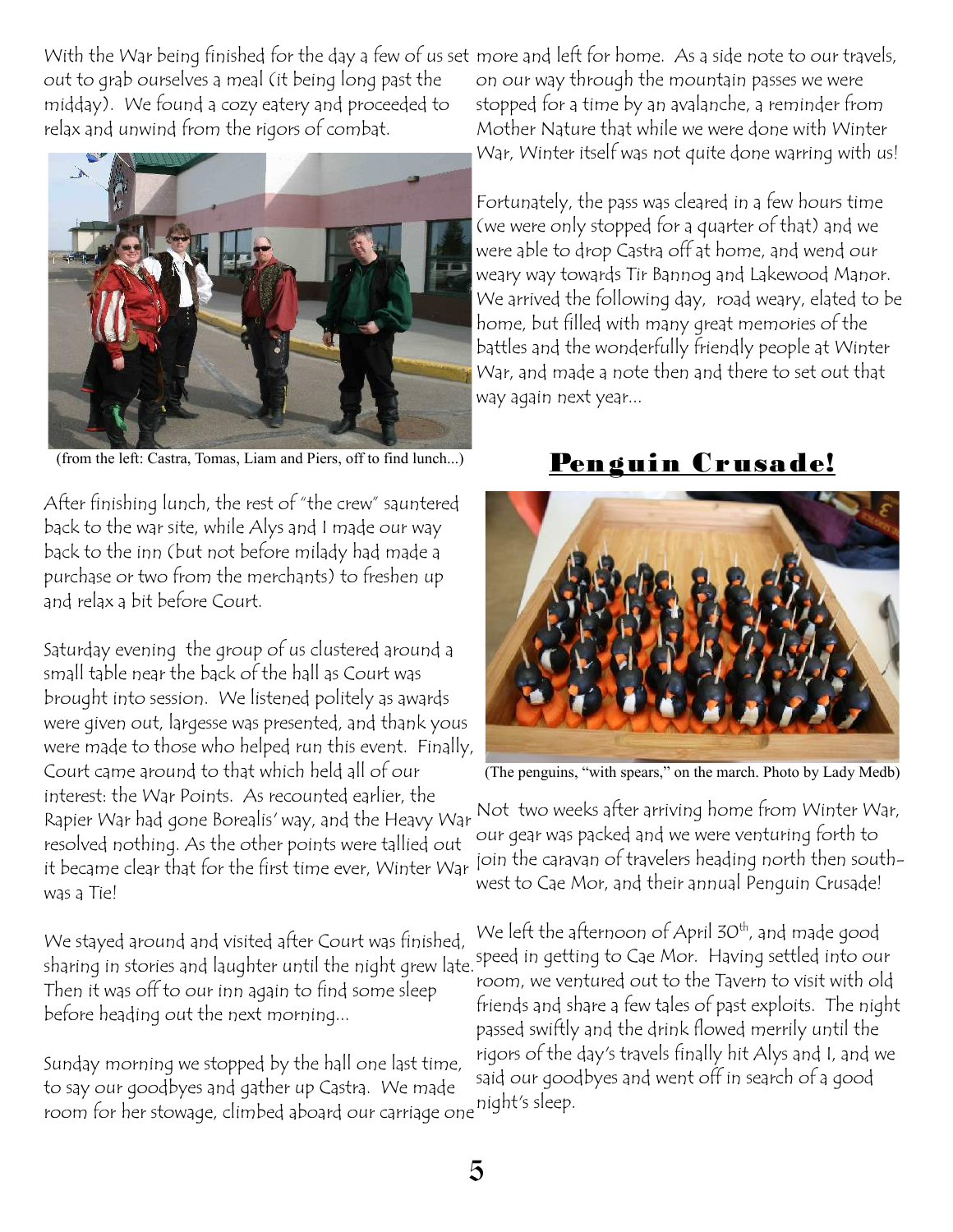

(Lady Alys teaching His Highness how to make Stained Glass. Photo by Lady Medb)

Saturdays at Penguin Crusade are traditionally built around classes and learning, and this Saturday was no different. From Stained Glass to Embellishment, Arabic and Irish Drumming, Dancing and Medieval Medicine, there was something for everyone on Saturday. Nor were the fighting arts neglected, with His Highness, Prince Ieuan teaching a Heavy Fighting class, and HL Tewl instructing on the art of Thrown Weapons.



(HL Faelan takes aim at the target, under the guidance of HL Tewl)

Once the courses wound down (except for Stained Glass, which kept growing!) last year's Archery Champion, Lord Madyn, gathered together this year's challengers and headed to the fields for the Archery Tournament. The contenders had to deal with various targets and strong winds, but all of them were game.

As the last arrow was fired, and the final points tallied, Lord Madyn let all know that the winner would be announced at Court that evening, after the Feast.



("sigh... OK, can we try to shoot the arrows point first this time?")

After finally finishing up her Stained Glass class, Lady Alys and I had just enough time to head back to the Inn to get changed into our Court clothing, and race forth once again to the Crusade site. We found a comfortable place to sit, and sat back to enjoy some good food and good company.

Once again Her Ladyship Rhiannon and her kitchen staff put on a delectable meal, complete with "penguins" on toothpicks to finish off the feast !

As the feast wound down, Their Highnesses Prince Ieuan and Princess Gwyneth came forward to hold Court. They gave thanks to those who came to teach (with a special mention to Lady Alys for her Stained Glass course), those who cooked the meal and those who stepped forward to help run the Crusade. Lord Madyn came before the Court to announce the newest Archery Champion of Cae Mor: Lord Finn Mac Lir. But the highlight of the evening for all was seeing Olwen of Llywell called up to receive her Award of Arms. Never was a more heartfelt cheer heard from those gathered!

After the last bit of "extra business" was dealt with, Court ended and everyone started to gather their things to get some rest for Sunday's Tournaments.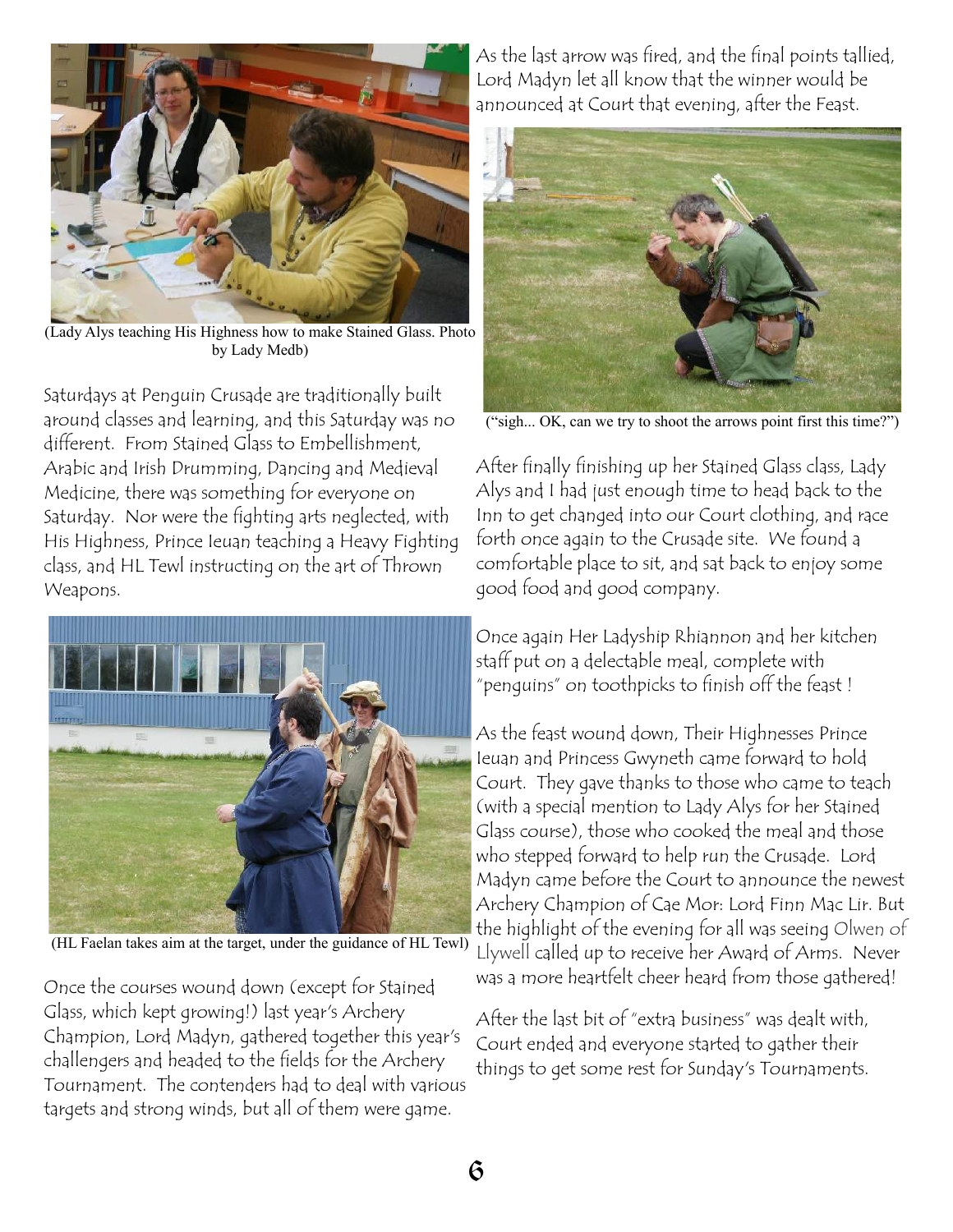

by Lady Medb)

Sunday morning found us gathering in the gymnasium With that, Lady Alys and I bid adieu to the good to get ready for the Heavy and Rapier Championships. Six fighters entered each Tourney, with representation from Cold Keep, Tir Bannog and Cae Mor.



(Two of the heavy hopefuls in not-quite mortal combat. Photo by Lady Medb)



(the soon to be Rapier Champion sizes up his next opponent. Photo inspection. Last year's Champion, Ramirez, used a by Lady Medb)

Due to time constraints, both Tournaments had less time than we would have liked (isn't that always the case though?), but there was still plenty of action and skill filled combats in the erics. In the Heavy Tournament, [Viking fjal Eiriksson](file:///index.php?char=V#P7304) crushed the competition to become the Heavy Champion of Cae Mor. Across the field, HL Liam Dughlus took on all comers in both Bear Pits, then defeated HL Josephine to claim the title of Rapier Champion of Cae Mor.

(Olwen receiving her AoA to great joy amongst the populace. Photo the promises of meeting next year in the same place to The fighting over, it was once again time for the inevitable packing of gear, the sorrowful goodbyes and gather and share companionship and stories again. people of Cae Mor, and lit out for home.

# **Cold Keep May Champions**

(Note: all photos in this article courtesy of Lady Medb)

With just enough time to clean our garb and repack, the Lakewoods were back on the road, south this time, to take part in Cold Keep's Championships. We arrived at the site shortly after the doors opened to see if help was needed in getting things ready, and to give Alys time to set up the tables for the A&S competitions.

While the Archery Tournament got underway off-site, more and more people started to arrive at the Church, and promptly set about touching base with old friends, ferrying food to the kitchen for the pot luck feast that night, or getting ready for the other tourneys.

Those who were entering the A&S competitions laid out their work(s) on the tables provided for all to see and admire. The fighters made sure their gear and weapons were ready for inspection for the afternoon.

After lunch, those involved in the Rapier Tournament proceeded to sign up to the Lists, gather their fighting gear and offer themselves up to the Marshals for

round robin to determine positioning, followed by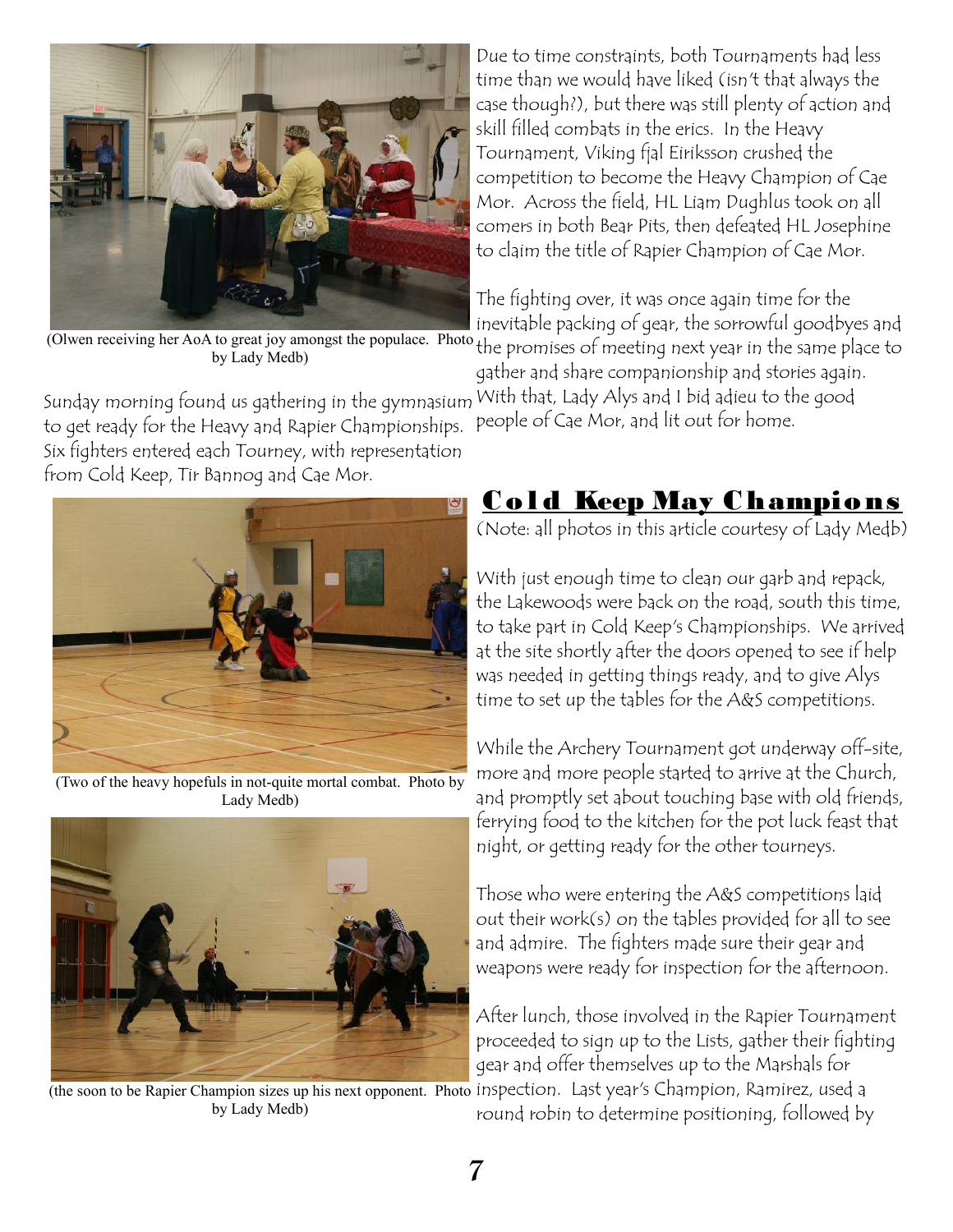single elimination bouts. At the end of the combat, Lady Celeste St.-Cyr stood above the fallen form of Lady Alys Lakewood, and was thereby proclaimed the new Rapier Champion of Cold Keep.



play with swords!)

As the Rapier Championship was winding down, the Heavy fighters were just armouring up and presenting themselves for inspection before their chance to shine and impress the crowd.



(HL Faelan and Alisdair clash)

Again, a small but stalwart field stepped forward for the chance to represent Cold Keep in the coming year. All fighters were challenged well by the format (off hand fighting being but one of the twists involved), and as the dust settled around the final fallen fighter, Lord Bartholamus Helsmlay claimed the regalia as the 2010 Heavy Champion for Cold Keep.



(Lord Bartholamus, far right, stands ready to face the next challenger while the Marshals look on)

("Honey?" Ye humble editor learns why it's sometimes not safe to Pheilsmid's beautiful work on a bow holster for a Vazul After the Heavy Tournament, the judges of the A&S competition got to work judging the various entries. This did not take too long as their was only one true entry into the Championship, the rest being entered into the fun competition. Nonetheless, HL Markus Horsebow earned him the title of A&S Champion of Cold Keep (and rumour has it he has already put forth a challenge to the people of Cold Keep, Tir Bannog and Cae Mor to enter next year!).

> At six o' clock the main hall was quickly rearranged to seat all attending, and the Pot Luck Feast was served. The food was wonderful and the visiting great fun; there was even some entertainment in the form of a polite food fight. Just after the feasting was over and the dishes done, the winners of the Championships were officially announced, with the only real suprise for most of the crowd being the winner of the Archery Tourney (remember them?), Marinus, who became this year's Archery Champion of Cold Keep. Congrats to the four winners!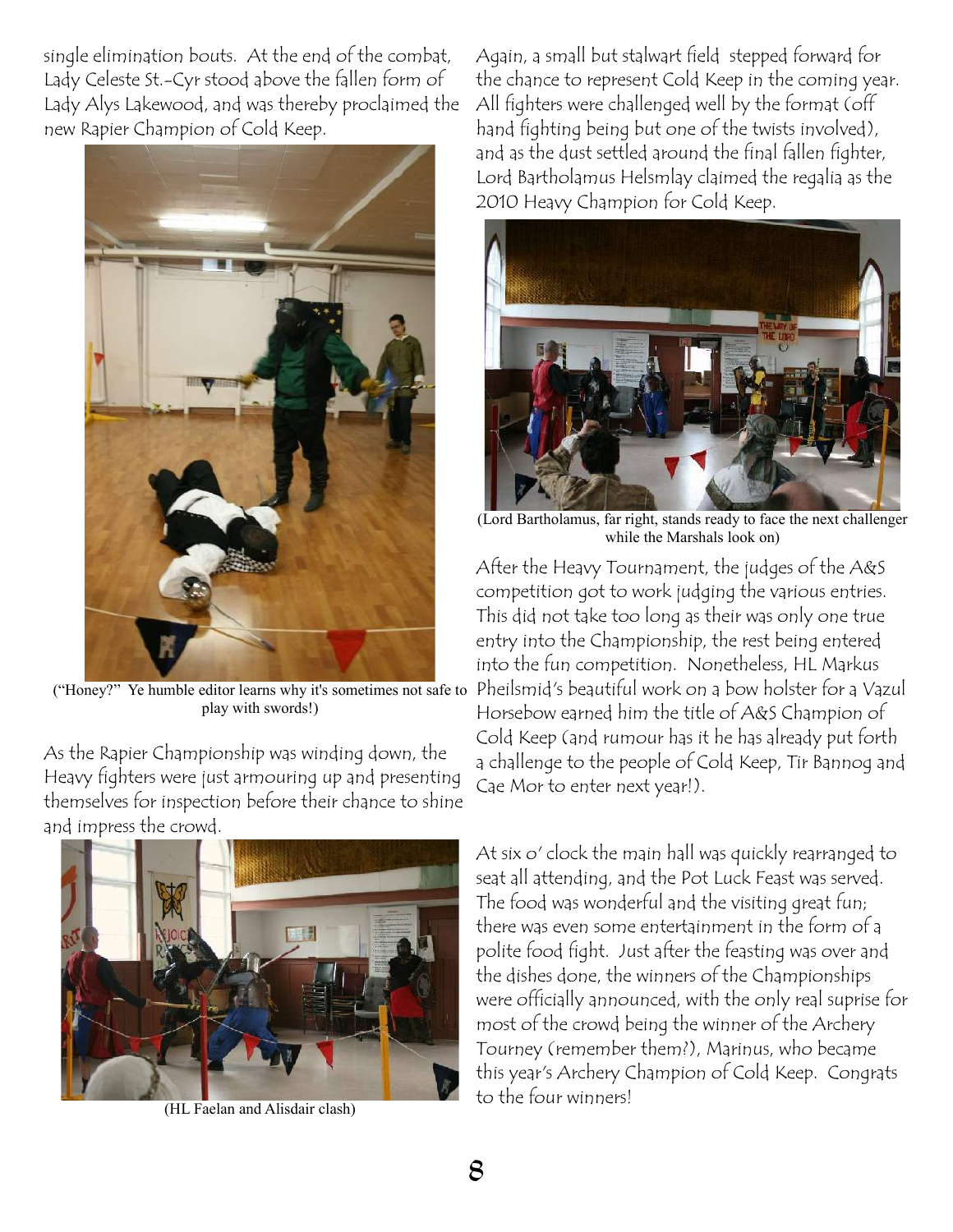

(local supporters of the Whitecaps pose for a photo)

Once the announcements and the Dessert Auction were finished, Lady Medb offered to teach a Dance class for all who were interested. Alas, we still had a two and a half hour ride back home, so Alys and I had to respectfully decline the invitation... perhaps next time. So for the third time in just under two months it was time for goodbyes, hugs and promises to see one another soon, and we made our weary way home.

#### Cae Mor's SCA Day

By Wlfryd of Leedes; photos by Sally Sousa

Members of the Shires of Tir Bannog and Cae Mor met Students collected stamps for their passport at each at Mount Elizabeth Secondary School on Friday May 21 to celebrate SCA Day with grade 8 Social Studies students. SCA Day is a twice annual event at the high school and allows students to enhance learning with a hands-on approach to medieval history. We had hoped to set up the tent village outside the cafeteria but with the rain of the previous days the ground was too soggy to sustain heavy foot traffic and we preferred to stay dry in the cafeteria.

There were seven stations set up for the students to circulate through including Arms and Armour, Games, Fashions, Pewter Casting, Music, Spinning and Weaving, and Tatting. We had numerous adult members and a few youth members at the stations and were happy to engage students in conversation

regarding our persona, medieval history, or the station they were visiting. Most students enjoyed the opportunity to get out of regular classes and do something that did not have homework.



(HL Rhiannon displays some of her work for the students)

Students were issued a passport, which had each of the stations listed on one side, and a questionnaire on the SCA on the other side. After listening to the presentation at the stations students were given an opportunity to ask questions. Many times we were able to clarify common misconceptions or enhance learning in a hands-on fashion - even if my definition of serf and peasant are different from Rhiannon's. station and tried to fill out the questionnaire before time ran out and they had to move on to the next station.



(Wlfryd of Leedes' device done in chainmail)